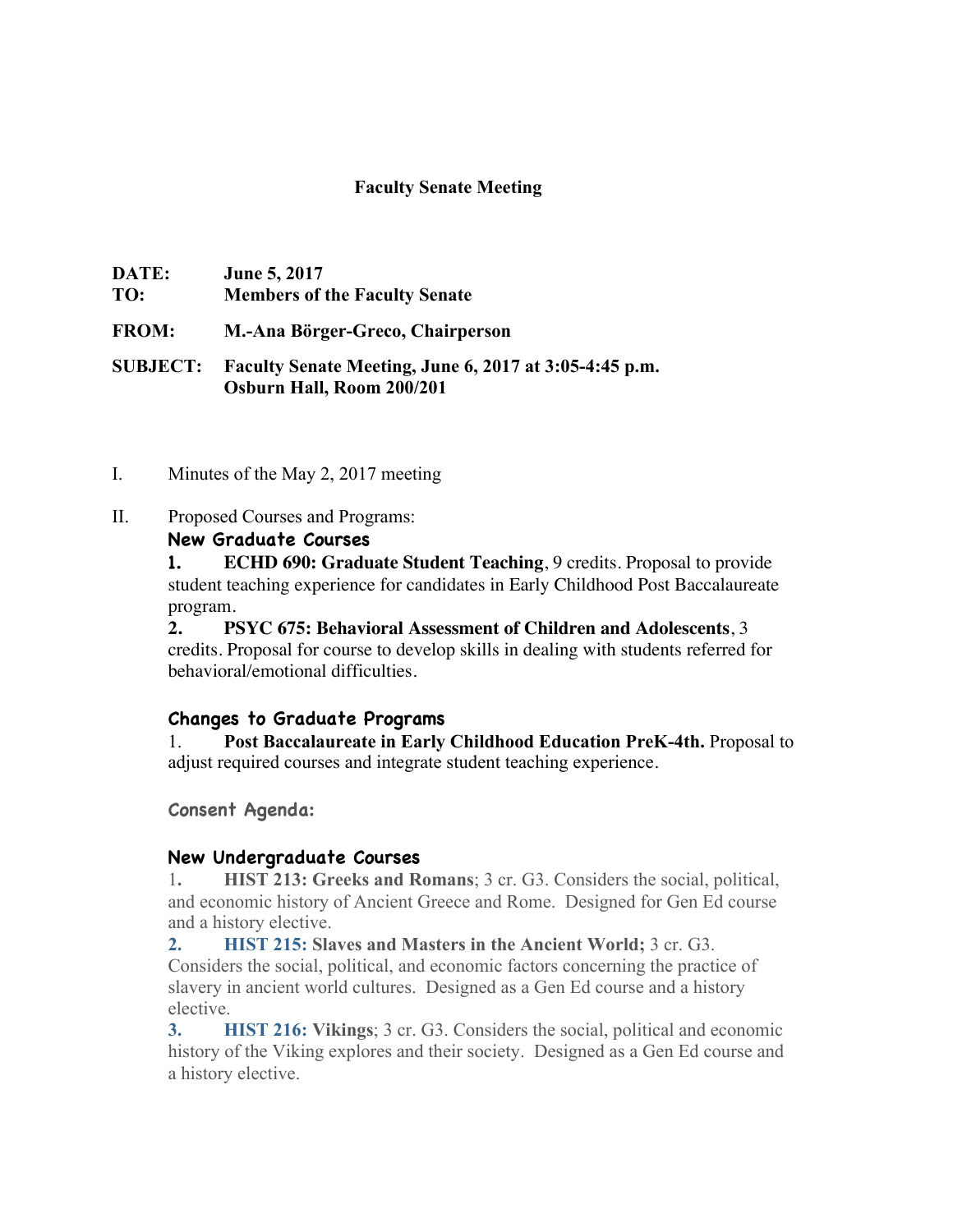**4. ESCI 226: Geology of Earth Resources**; 3 cr. Investigation of the geologic origin of the Earth resources important to society (including energy resources, metals, industrial minerals, and evaporites); methods of resource evaluation, extraction, and processing; and environmental impact of resource extraction/use.

# **Changes to Existing Courses**

**1. ESCI 221: Physical Geology**; Change prereq. from MATH 101 with a grade of C- or higher, or math placement into MATH 160 or higher to: MATH 101 with a grade of C- or higher, or math placement into MATH 160 or higher, or B- or higher in ESCI 102 or ESCI 120. This will open the course to additional students.

**2. ESCI 227 (327): Mineralogy**; Change course number from 227 to 327 to better reflect course requirements and pre-requisites.

**3. OSEH 321: Environmental and Industrial Hygiene I**; Change course name from "Environmental and Industrial Hygiene I" to "Industrial Hygiene - Chemical and Biological Hazards." Change pre-req. to require higher level mathematics. Update description and learning outcomes.

**4. OSEH 422: Environmental and Industrial Hygiene II**; Change course title from "Environmental and Industrial Hygiene II" to "Industrial Hygiene - Physical Hazards." Change pre-req. to require higher level mathematics. Update description and learning outcomes.

**5. OSEH 435: Environmental Technology**; Change course title from "Environmental Technology" to "Environmental Health." Update description and learning outcomes.

## **Changes to Existing Programs**

1. **BS Geology:** Update the BS Geology requirements to be consistent with licensure as professional geologist.

**2. OSEH:** Remove MATH 101 from the list of acceptable mathematics courses for the major in Occupational Safety and Environmental Health, which will increase the level of mathematics required for the program.

- III. Report of the Faculty Senate Chairperson
	- o **Committee Chairs:** if you have not already done so, please submit your committee reports to me and to Dr. Miller by June 30; please submit a report even if your committee did not meet!

## o **2017 – 2018 Faculty Senate meetings:**

- September 5 and 19, 2017
- October 3 and 17, 2017
- November 7 and 21  $(?)$ , 2017
- December 5, 2017
- February 6 and 20, 2018
- March 6 and 20, 2018
- April 3 and 17, 2018
- May 1, 2018
- the June meeting will be announced in April, 2018